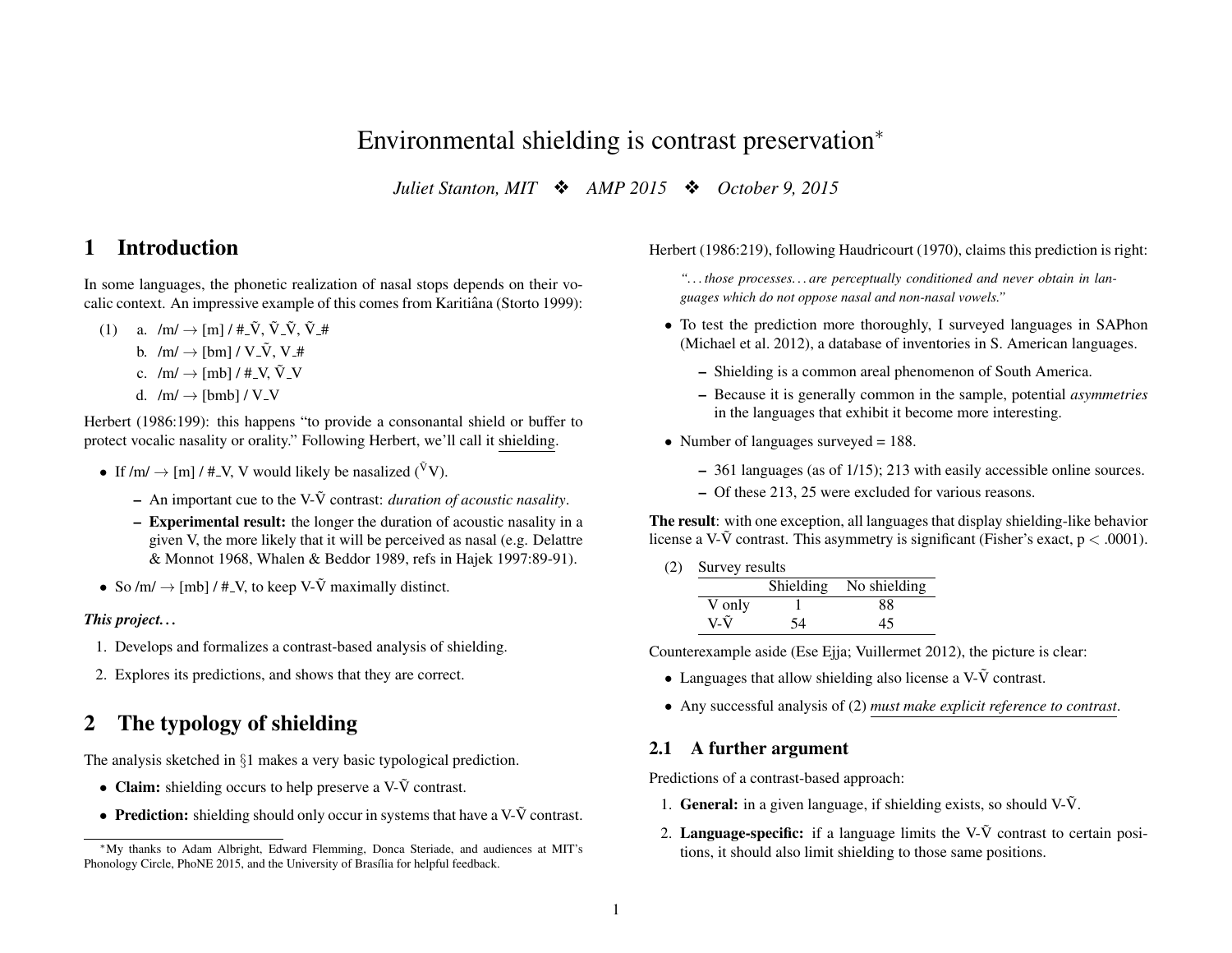(1) is correct. I believe that (2) is, too. Here's an example:

- In Wari' (Chapakuran; Everett & Kern 1997), nasal vowels (and therefore the V- $\tilde{V}$  contrast) are limited mostly to stressed, open syllables<sup>1</sup>.
- The nasal phonemes /m/ and /n/ fluctuate between fully nasal ([m] and [n]) and postoralized ([mb] and [nd]) syllable-initially, with a "greater tendency towards this fluctuation in stressed syllables" (p. 402).
- My interpretation:
	- Both the V- $\tilde{V}$  contrast and the appearance of postoralized allophones are limited to stressed syllables.
	- $-$  Distribution of shielding *parallels* the distribution of the V- $\tilde{V}$  contrast.
- What we find in Wari' is the language-specific instantiation of the same general principle driving the larger typological asymmetry in §2: *shielding is only necessary when there is something to protect.*

## 2.2 Setting up the analysis

Desiderata for a successful analysis of shielding:

- Shielding must be motivated by a desire to keep V and  $\tilde{V}$  distinct.
	- Markedness constraints like \*NV (no oral vowels preceded by nasal stops) are not the right constraints to motivate shielding.
	- \*NV does not care whether or not V and  $\tilde{V}$  contrast: it predicts that shielding should happen regardless. This is not an accurate prediction, so we probably don't want \*NV and others like it in CON.<sup>2</sup>
	- We need constraints that explicitly reference contrast. If we do not have them, the analysis cannot make the right predictions.
- Phonology must be able to see the output of the phonetic grammar.
	- Presumably, the duration and extent of coarticulatory nasality is something that is controlled by a language's phonetic grammar.
	- For shielding to be motivated, the phonological grammar must see that vowels in nasal environments acquire some degree of nasality.
	- Just one of many arguments that phonology must be able to "see" phonetics (e.g. Jun 1995, Steriade 1997, Flemming 2002 *et seq.*).

I'll assume the architecture of the phonological grammar outlined in Flemming (2008), which has both of the characteristics we need for a successful analysis.



In Flemming's model, the phonological grammar has several levels (p. 9):

- Inventory selection: determines the inventory of contrasting segment types.
- Phonetic realization: derives the coordination of articulatory gestures used to realize (sequences of) sounds, as well as their perceptual consequences.
- Phonotactics: places limits on possible sequence of sounds.

In what follows, we'll be working at the level of the Realized Input (RI).

- This level *follows* phonetic realization, but *precedes* phonotactics.
- Phonotactic constraints are evaluated against fully phonetically specified inputs. This allows the language's phonology to see its phonetics.

Families of constraints active here that are relevant to us (see Flemming 2008):

- Distinctiveness constraints: constraints penalizing contrasts that are insufficiently distinct (i.e. MINDIST constraints).
- Other markedness constraints: output constraints (e.g. \*CONTOUR).
- Faithfulness constraints: constraints on IO mappings (e.g. IDENT).

# 3 Basic analysis

To start, we'll develop an analysis of the Karitiâna pattern in (1). Reminder:

(4) a.  $/m / \rightarrow [m] / \# \tilde{V}$ ,  $\tilde{V} \tilde{V}$ ,  $\tilde{V} \#$ b.  $/m/ \rightarrow$  [bm] / V\_V, V\_# c.  $/m/\rightarrow$  [mb] / #\_V,  $\tilde{V}$ \_V d.  $/m/ \rightarrow$  [bmb] / V\_V

<sup>&</sup>lt;sup>1</sup>Everett & Kern note one exception (p. 409): a stressless / $\tilde{a}^{\tilde{i}}$ / in [k $\tilde{a}^{\tilde{i}}$ na't $\tilde{f}$ ii?].

<sup>&</sup>lt;sup>2</sup>This raises a question: if \*NV doesn't trigger nasal harmony, then what does? More later...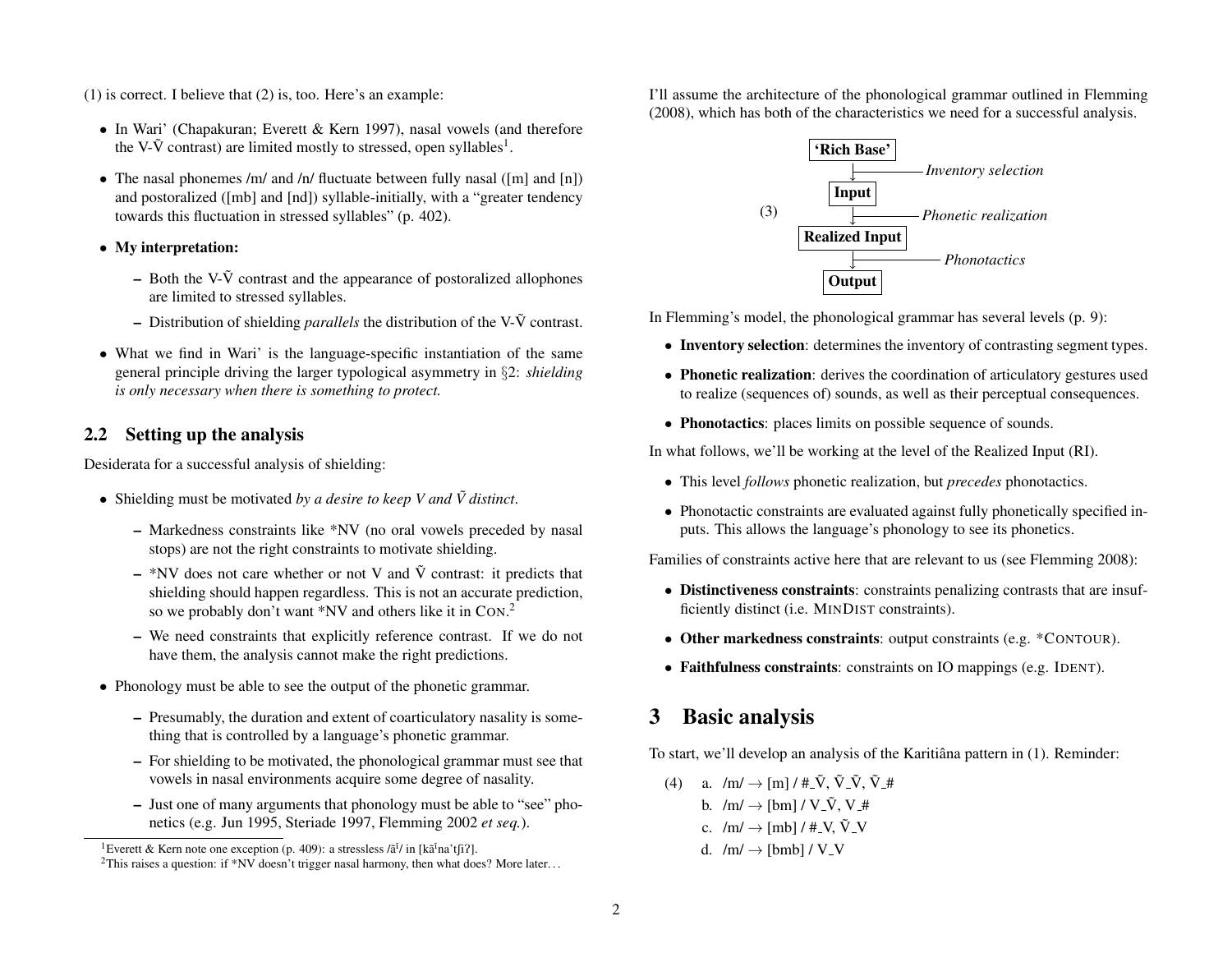#### *Relevant constraints:*

- All over (esp. (4d)), there is a clear preference for nasal consonants in the input to remain at least partially so in the output:
	- (5) IDENT $[\pm$ nas]-C: one \* for each output consonant whose specification for  $[\pm$ nasal] is different than that of its input correspondent.<sup>3</sup>
- It is also the case that there is a clear preference for input oral and nasal vowels to remain as such in the output (V- $\tilde{V}$  is never neutralized).
	- (6) IDENT  $\pm$ nas]-V: one \* for each output vowel whose specification for  $[\pm$ nasal] is different than that of its input correspondent.
- There also needs to be a constraint that disprefers nasal contours.
	- *Likely:* a small family of constraints disprefer nasal contours.
		- (7) a. \*NC: one \* for each NC sequence in the output.
			- b. \*CN: one \* for each CN sequence in the output.
			- c. \*CNC: one \* for each CNC sequence in the output.
	- But for the time being, I'll just refer to them as \*CONTOUR.
- And finally, we'll need a MINDIST constraint to motivate shielding.
	- MINDIST constraints evaluate *acoustic differences among forms*, and penalize pairs that are insufficiently distinct.
	- $-$  We might imagine, that in Karitiana, there is a MINDIST constraint on the V- $\tilde{V}$  contrast requiring Vs and  $\tilde{V}$ s to be maximally distinct.
		- $\geq$  Satisfying pair: fully oral vowel (8a), fully nasal vowel (8c)
		- $\ge$  Violating pair: nasalized oral vowel (8b), fully nasal vowel (8c)



 $3$ It's necessary for this constraint to assign different degrees of violation, so that [bmb] (where part of /m/ becomes [-nasal]) is preferred to [b] (where all of /m/ becomes [-nasal]).

- For present purposes, the following MINDIST constraint will suffice:
	- (9) MINDISTV- $\tilde{V} = NASDUR_{100\%}$ : for V- $\tilde{V}$  to be distinct, V must be fully oral and  $\tilde{V}$  fully nasal. Assign one  $*$  for each violating pair.

|      | $ma$ a mã              | $NASDUR_{100\%}$ | *CONTOUR |
|------|------------------------|------------------|----------|
| (10) | a. m <sup>a</sup> a mã |                  |          |
|      | b. mba mã              |                  |          |

- For speakers of languages that lack V- $\tilde{V}$ , NASDUR<sub>100%</sub> is irrelevant.
	- If NASDUR<sub>100%</sub> is irrelevant, there's no motivation to shield.
	- Shielding blocked by constraints that disprefer the result.

|      | m <sup>a</sup> a                 | $NASDUR_{100\%}$ | *CONTOUR |
|------|----------------------------------|------------------|----------|
| (11) | $\mathbb{F}$ a. $m^{\tilde{a}}a$ |                  |          |
|      | b. mba                           |                  | $^\ast$  |

#### *Ranking arguments for Karitiana shielding: ˆ*

- Desire to keep V- $\tilde{V}$  distinct licenses contours; NASDUR >> \*CONTOUR.
- Nasal contours preferred to [b]; IDENT[ $\pm$ nas]-C >> \*CONTOUR.
- Contours preferred to V- $\tilde{V}$  neutralization; IDENT[ $\pm$ nas]-V >> \*CONTOUR.
- This yields the total ranking in  $(12)$ :
	- (12) NASDUR, IDENT[ $\pm$ nas]-C, IDENT[ $\pm$ nas]-V >> \*CONTOUR.

#### *Sample tableaux for Karitiana shielding: ˆ*

|      | m <sup>a</sup> a mã    |    | NASDUR ID $[\pm$ NAS $]$ -C ID $[\pm$ NAS $]$ -V | *CONTOUR |
|------|------------------------|----|--------------------------------------------------|----------|
|      | a. m <sup>a</sup> a mã | ∗. |                                                  |          |
| (13) | b. mã mã               |    |                                                  |          |
|      | $\mathbb{F}$ c. mba mã |    |                                                  |          |
|      | d. ba mã               |    |                                                  |          |

- Question: in a language where shielding occurs, how does the learner know that the V- $\tilde{V}$  contrast *would* have been in danger, had shielding *not* occurred?
	- This is an unanswered question.
	- The hope: learners are able to infer what the non-shielding outcome *would* have been, based on variability in the outcome (21/55 report variation), or through knowledge of other coarticulation processes.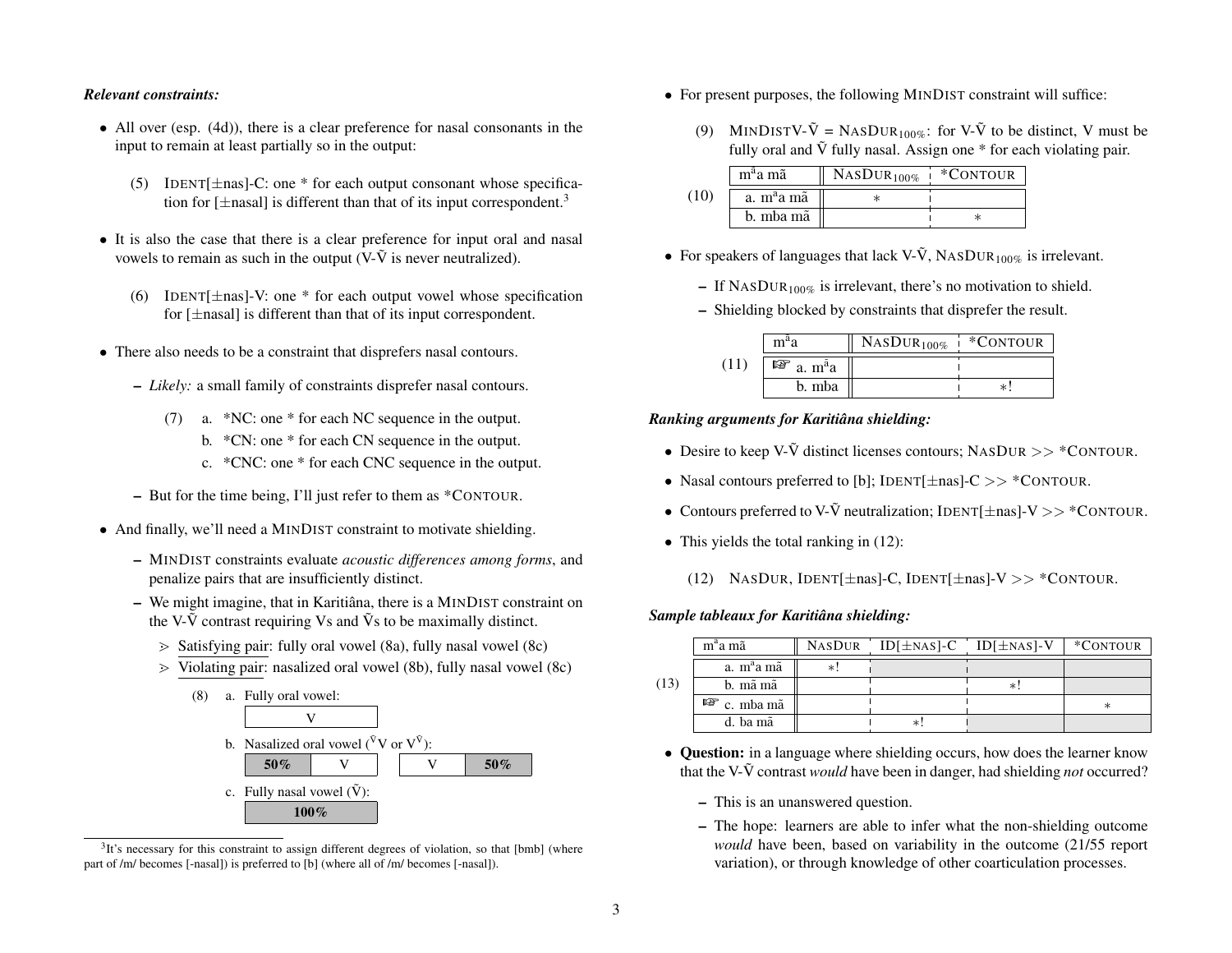#### *A note on phonetic variation*

- I have been assuming the existence of coarticulatory nasality.
- Phonetics of coarticulatory nasality vary by language (e.g. Cohn 1990), but there are regularities:
	- In most of the world's languages, oral vowels adjacent to nasal consonants are nasalized to some degree (cf. Chan & Ren 1987 on Miao and some Chinese dialects, Durie 1985 on Acehnese).
	- Oralization of nasal vowels adjacent to oral consonants is rarely mentioned and in the one case I know of where it's described (French, in Cohn 1990), it's temporally brief.
- Given these observations, I make two simplifying assumptions:
	- Oral vowels adjacent to nasal stops are always nasalized.
	- Nasal vowels adjacent to oral stops aren't oralized.<sup>4</sup>
- A full version of the overall theory takes language-specific variation very seriously and builds it into the analysis. But this is not feasible now, because we do not know what the range of variation is.

# 4 Asymmetries in the typology

Perhaps unsurprisingly, not all languages are Karitiâna.

• Languages differ in unpredictable ways as to which allophones shielding can produce: the only generalization is that [bmb] implies other contours.

|      | l mb I | bm | bmb | Example                         |
|------|--------|----|-----|---------------------------------|
|      |        |    |     | Karajá (Ribiero 2001)           |
|      |        |    |     | Epena (Harms 1984)              |
|      |        |    |     | Yuhup (Martins 2005)            |
| (14) |        |    |     | Arara (da Rocha D'Angelis 2010) |
|      |        |    |     | Tenharim (Sampaio 1998)         |
|      |        |    |     | Nadëb (Barbosa 2005)            |
|      |        |    |     | Amundava (Sampaio 1998)         |
|      |        |    |     | Kaingáng (Cavalcante 1987)      |

 $4$ Of course, French is a counterexample. The assumption that [bã] has no oral coarticulation isn't crucial: changing the phonetic assumptions minorly changes the space of predicted patterns.

- But: there are predictable asymmetries in the typology that mirror asymmetries in the direction and extent of nasal coarticulation.
- Main point: shielding in contexts where  $V\tilde{V}$  is more distinct asymmetrically implies shielding in contexts where it is less so.

#### *This section. . .*

- Reviews asymmetries in the phonetics of nasal coarticulation.
- Shows that asymmetries in the typology of shielding are correctly predicted by the phonetic asymmetries.

### 4.1 The phonetics of nasal coarticulation

There are asymmetries in the direction and extent of nasal coarticulation.

• Adapted from Jeong (2012)'s survey<sup>5</sup> (see Jeong 2012:450 for references):

|      | Type | Language  | NV    | $VN]_{\sigma}$ | $\rm V]_{\sigma}N$ |
|------|------|-----------|-------|----------------|--------------------|
|      |      | English   | 82%   | 100%           |                    |
|      | 1    | Hindi     | 70%   | 100%           |                    |
|      |      | Bengali   | (ext) | 100%           |                    |
|      |      | Akan      | 85%   |                | 100%               |
|      |      | Italian   | (ext) | 43%            |                    |
|      |      | French    | 73%   | 33%            | 17%                |
| (15) |      | Greek     | 71%   | 55%            | 29%                |
|      |      | Spanish   |       | 43%            |                    |
|      | 2    | Thai      |       | 40%            |                    |
|      |      | Swedish   | (ext) | (lim)          |                    |
|      |      | C. Arabic | 72%   | 38%            |                    |
|      |      | M. Arabic | (ext) | 45%            |                    |
|      |      | Ikalanga  | 76%   |                | 33%                |
|      |      | Japanese  | (ext) | (lim)          |                    |

#### • Generalizing from (15):

1. Perseveratory coarticulation (NV) is more extensive than heterosyllabic anticipatory coarticulation  $(V)_{\sigma}N$ .<sup>6</sup>

<sup>&</sup>lt;sup>5</sup>Abbreviations used by Jeong (2012): (ext) = extensively but non-categorically nasalized; (lim) = limited nasalization (less than  $50\%$ ), (-) = unattested sequence or no data available.

<sup>6</sup>With the exception of Akan. In Huffman's (1988) study, durations of anticipatory and perseveratory nasal coarticulation are roughly equivalent. But because the stimuli were of the form  $V_1NV_2$ , and  $V_2$  is longer than  $V_1$  (there appears to be final lengthening),  $V_1$  was comparatively more nasalized than  $V_2$ . Further work would be required to determine if the documented asymmetry holds among vowel pairs that are more durationally equivalent.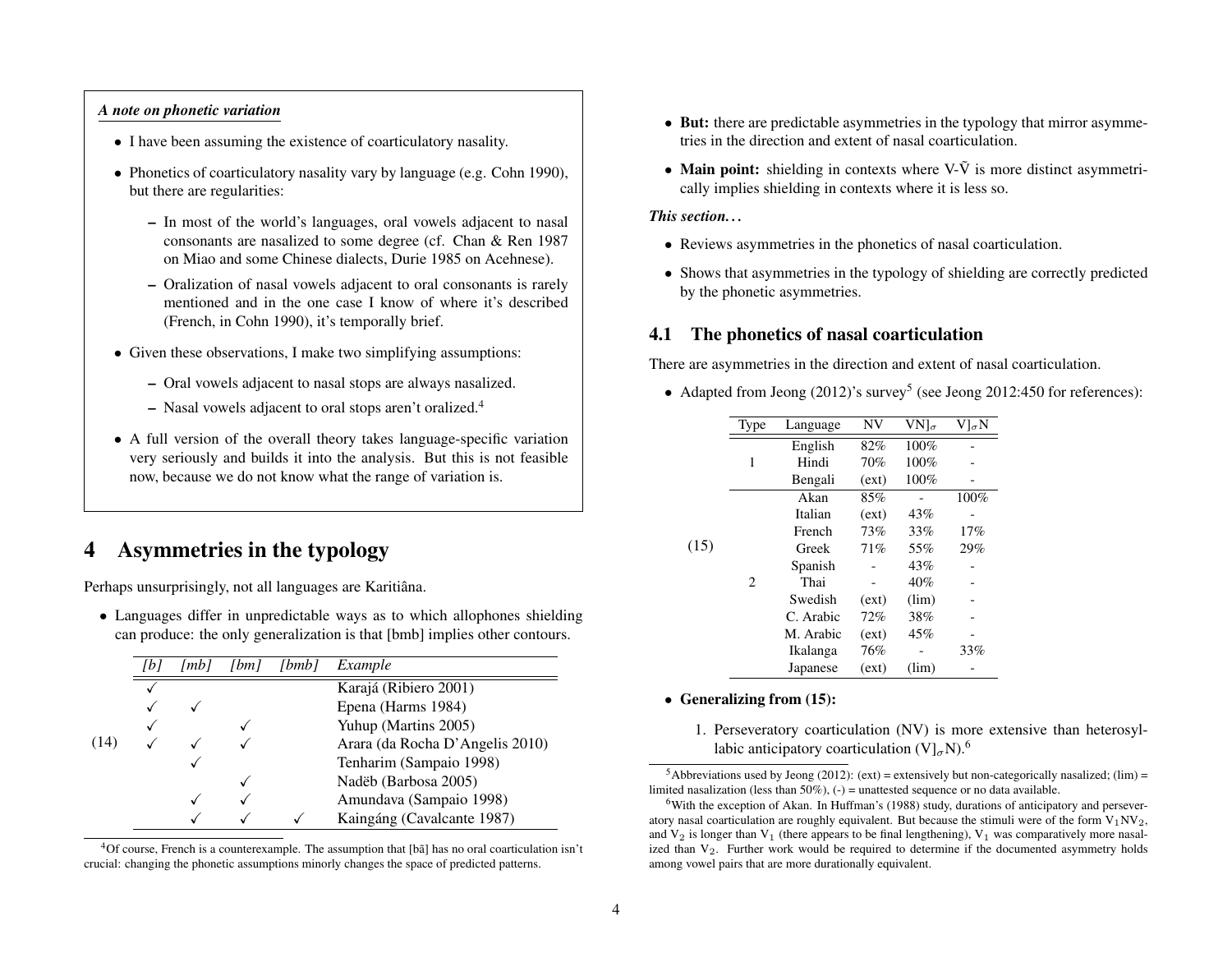- 2. Tautosyllabic anticipatory coarticulation  $(VN)_{\sigma}$ ) is more extensive than heterosyllabic anticipatory coarticulation  $(V|_{\sigma})N$ .
	- A. English (Krakow 1993): more nasalization before coda Ns.
	- Pashto, Malagasy, Delaware, Georgian, Gypsy-Telugu (Herbert 1977:348): more nasalization pre-NC than elsewhere.
	- Schourup (1973:191), on the basis of a large typological study:
		- *". . . In no language examined are vowels nasalized before prevocalic nasals when they are not also nasalized before all preconsonantal and word-final nasals."*
- 3. Perseveratory coarticulation (NV) can be either more or less extensive than tautosyllabic anticipatory coarticulation  $(VN]_{\sigma}$ ).
	- In "Type 1" languages,  $VN|_{\sigma} > NV$ .
	- In "Type 2" languages,  $NV > VN|_{\sigma}$ , or data is unavailable.
- Given this, we expect two types of system  $(\%$ s for illustration only):
	- *Type 1:* (coarticulation in)  $VN|_{\sigma} > NV > VI_{\sigma}N$ .



– *Type 2:* (coarticulation in)  $NV > VN|_{\sigma} > V|_{\sigma}N$ .



- Assuming that the greater the degree of nasal coarticulation on V, the less distinct it is from  $\tilde{V}$ , then we expect the following:<sup>7</sup>
	- *Type 1*:  $\Delta V$ ]<sub>σ</sub>N- $\tilde{V}$ ]<sub>σ</sub>N >  $\Delta NV$ - $N\tilde{V}$  >  $\Delta VN$ ]<sub>σ</sub>- $\tilde{V}N$ ]<sub>σ</sub>
	- *Type 2*:  $\Delta$ V]<sub>σ</sub>N- $\tilde{V}$ ]<sub>σ</sub>N >  $\Delta$ VN]<sub>σ</sub>- $\tilde{V}N$ ]<sub>σ</sub> >  $\Delta$ NV-N $\tilde{V}$

#### *Typological predictions*

- If shielding is a strategy to render V- $\tilde{V}$  contrasts more distinct, then the phonetic asymmetry in (15) should lead to a typological one.
	- **Predicted:** shielding in a context where  $V\text{-}\tilde{V}$  is *more* distinct implies shielding in all contexts where  $V\tilde{V}$  is *less* distinct.
		- (18) a. *Type 1*: shielding in  $V|_{\sigma}N \Rightarrow NV \Rightarrow VN|_{\sigma}$ b. *Type 2*: shielding in  $V|_{\sigma}N \Rightarrow VN|_{\sigma} \Rightarrow NV$
	- Not predicted: languages where shielding applies in limited contexts, to preserve only the more distinct  $V-\tilde{V}$  contrasts.
- *Why* do we predict these implicational laws?
	- MINDIST constraints set thresholds of distinctiveness. If some contrast  $x-y$  satisfies MINDIST in some context  $C_1$ , it satisfies MINDIST in all contexts  $C_n$  where  $\Delta x$ -y /  $C_n \ge \Delta x$ -y /  $C_1$ .
	- For example, NASDUR<sub>50%</sub> (19) will penalize V- $\tilde{V}$  in only NV and  $VN]_{\sigma}$ , but not  $V]_{\sigma}N$ , given the phonetics assumed in (16-17).
		- (19) MINDISTV- $\tilde{V} =$  NASDUR<sub>50%</sub>: for V- $\tilde{V}$  to be distinct, V must be at least 50% oral and  $\tilde{V}$  fully nasal.
	- No MINDIST constraint can penalize only more distinct contrasts.

## 4.2 Testing the predictions

Predicted and non-predicted patterns in (20). ( $\sqrt{\ }$  = presence of shielding)

|      |    | Context |                   | Predicted? | Type           | Description |                                                        |
|------|----|---------|-------------------|------------|----------------|-------------|--------------------------------------------------------|
|      |    |         | NV $VN]_{\sigma}$ | $V\sigmaN$ |                |             |                                                        |
|      | a. |         |                   |            | Yes            |             | Shielding in $VNJ_{\sigma}$ context only               |
|      | b. |         |                   |            | Yes            | 2           | Shielding in NV context only                           |
| (20) | c. |         |                   |            | Yes            | 1/2         | Shielding in $VNJ_{\sigma}$ and NV                     |
|      | d. |         |                   |            | Yes            | 1/2         | Shielding in all contexts                              |
|      | e. |         |                   |            | N <sub>0</sub> |             | Shielding in NV and $V _{\sigma}N$ contexts            |
|      | f. |         |                   |            | N <sub>0</sub> |             | Shielding in $VN _{\sigma}$ and $VI_{\sigma}$ contexts |
|      | g. |         |                   |            | N <sub>0</sub> |             | Shielding in $V _{\sigma}N$ context only               |

 $^7$ Below,  $\Delta$  = 'the auditory distance between'.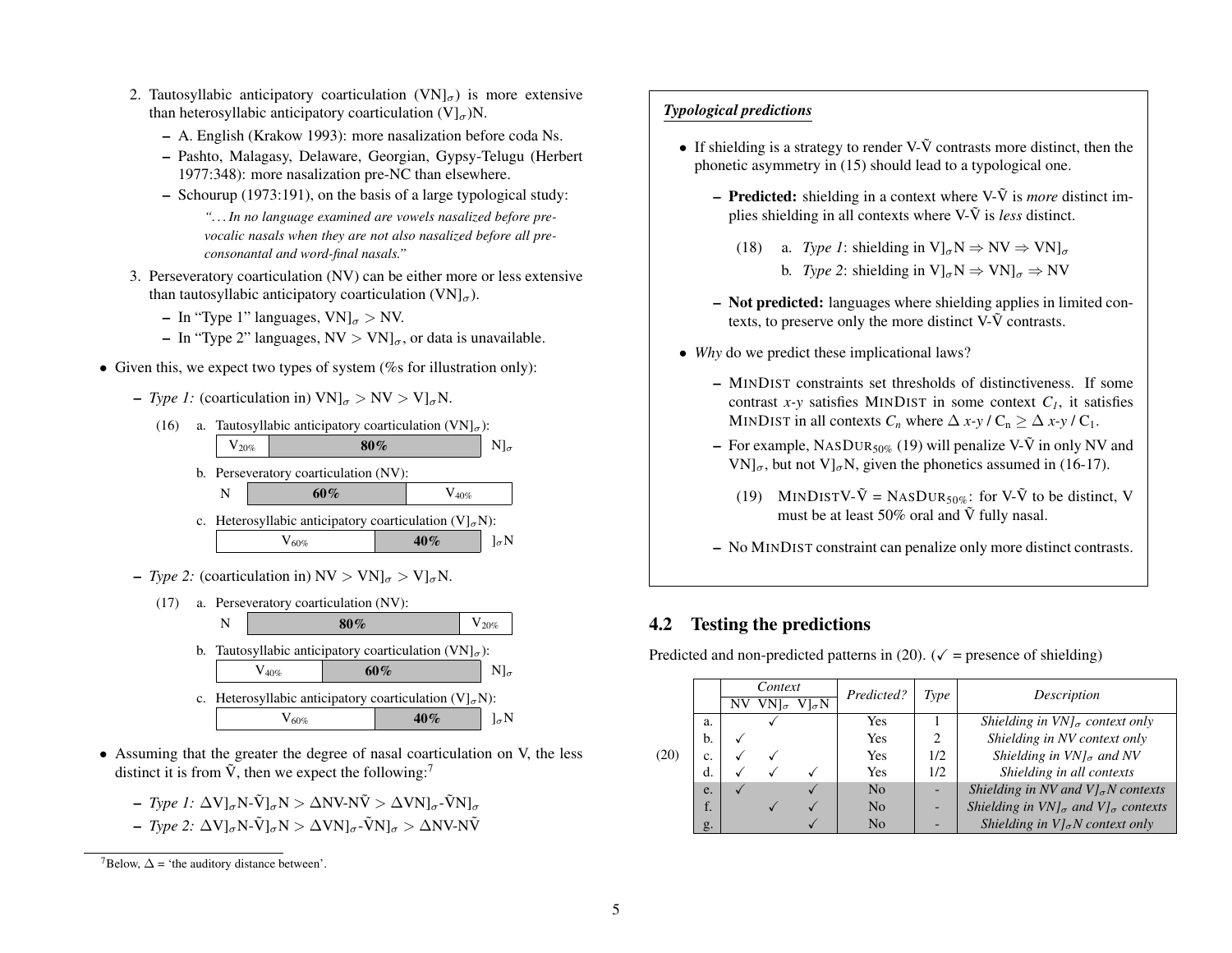### The systems in  $(20a-d)$  are predicted, and attested.<sup>8</sup>

- (21) Shielding in  $VN|_{\sigma}$  only: 6 lgs. (e.g. Nadëb, Barbosa 2005) a.  $/m / \rightarrow$  [bm] / V<sub>-C</sub>, V<sub>-</sub>#
- (22) Shielding in NV only: 39 lgs. (e.g. Kaiwa, Bridgeman 1961) ´ a.  $/m/\rightarrow$  [mb] / \_V
- (23) Shielding in  $VN|_{\sigma}$  and NV: 6 lgs. (e.g. Amundava, Sampaio 1998) a.  $/m/ \rightarrow$  [bm] / V\_C, V\_# b.  $/m/\rightarrow$  [mb] / \_V
- (24) Shielding in all contexts: 3 lgs. (e.g. Karitiâna, Storto 1999) a.  $/m/ \rightarrow$  [bm] / V\_V, V\_#
	- b.  $/m/\rightarrow$  [mb] / #\_V,  $\tilde{V}$ \_V
	- c.  $/m/ \rightarrow$  [bmb] / V\_V

The systems in (20e-g) are *not* predicted, and are unattested.

(25) Shielding in  $VN|_{\sigma}$  and  $VI_{\sigma}N$ : unattested

a.  $/m/\rightarrow$  [bm] / V<sub>-</sub>

- (26) Shielding in NV and  $V|_{\sigma}N$ : unattested
	- a.  $/m/ \rightarrow$  [bm] / V<sub>-</sub>
	- b.  $/m/\rightarrow$  [mb] / #\_V
- (27) Shielding in  $V|_{\sigma}N$  only: unattested
	- a.  $/m/ \rightarrow$  [bm] / V\_V, V\_ $\tilde{V}$

#### *Why is this significant?*

- A contrast-based account *accurately predicts* the following:
	- The existence of shielding in a given language implies the existence of a  $V\text{-}\tilde{V}$  contrast.
	- Shielding in contexts where V- $\tilde{V}$  is more perceptible (i.e.  $V]_{\sigma}N$ ) implies shielding in contexts where V- $\tilde{V}$  is less so (i.e.  $VN]_{\sigma}$ ).
- Other analyses could maybe describe these implicational universals, but I don't know of another analysis that could *predict* them.

# 5 Further predictions

Faced with an insufficiently distinct contrast, a language has two options: preserve the contrast through enhancement, or neutralize it.

- Whether a language shields or neutralizes its indistinct  $V-\tilde{V}$  contrasts is determined by the relative ranking of  $ID[±\text{NAS}]$ -V and  $*$ CONTOUR.
	- If ID[±NAS]-V >> \*CONTOUR: *preservation through shielding.*

|      | m <sup>a</sup> a mã    |     | $NASDUR$ ID[ $\pm$ NAS]-C ID[ $\pm$ NAS]-V | *CONTOUR |
|------|------------------------|-----|--------------------------------------------|----------|
|      | a. m <sup>a</sup> a mã | $*$ |                                            |          |
| (28) | b. mã mã               |     |                                            |          |
|      | $\mathbb{F}$ c. mba mã |     |                                            |          |
|      | d. ba mã               |     |                                            |          |

– If \*CONTOUR >> ID[±NAS]-V: *neutralization.*

|      | m <sup>a</sup> a mã    |     | NASDUR $ID[±NAS]-C$ |    | $\cdot$ *CONTOUR   ID[ $\pm$ NAS]-V |
|------|------------------------|-----|---------------------|----|-------------------------------------|
|      | a. m <sup>a</sup> a mã | $*$ |                     |    |                                     |
| (29) | $\n  F$ b. mã mã       |     |                     |    |                                     |
|      | c. mba mã              |     |                     | *! |                                     |
|      | d. ba mã               |     |                     |    |                                     |

- Under a contrast-based analysis, shielding and  $V\tilde{V}$  neutralization are two sides of the same coin: *both avoid insufficiently distinct V-* $\tilde{V}$  *contrasts.*
- Given that both shielding and  $V-\tilde{V}$  neutralization are motivated by the same set of MINDIST constraints, the contrast-based analysis predicts that the same implicational laws governing the distribution of shielding should also govern the distribution of the  $V-\tilde{V}$  contrast.
	- Recall: if shielding targets V- $\tilde{V}$  in some context where it is **more** distinct, it should target  $V\tilde{V}$  in all contexts where it is **less** so.
	- As a corollary: if neutralization targets V- $\tilde{V}$  in some context where it is **more** distinct, it should target V- $\tilde{V}$  in all contexts where it is **less** so.
	- More generally, the prediction is:
		- (30) *If two contexts*  $C_1$  *and*  $C_2$  *differ in that*  $V$ - $\tilde{V}$  *is better-cued in C<sup>1</sup> than C2, then both enhancement and neutralization phenomena targeting V-* $\tilde{V}$  *in*  $C_{1}$  *must also target V-* $\tilde{V}$  *in*  $C_{2}.$

## *In short: typologies of shielding and V-* $\tilde{V}$  *neutralization should be identical.*

<sup>&</sup>lt;sup>8</sup>Recall that the exact allophones shielding produces can vary by language in unpredictable ways. For example, while some languages use [mb] to shield in NV contexts ( $/m \rightarrow$  [mb] V), others (like Karajá, Ribiero 2001) use [b]  $/(m/ \rightarrow$  [b]  $/ N$ . Still others (like Epena, Harms 1984) allow [b] in oral contexts but  $[mb]$  in  $\tilde{V}$ -V. The examples in the text are the shielding patterns of the languages given.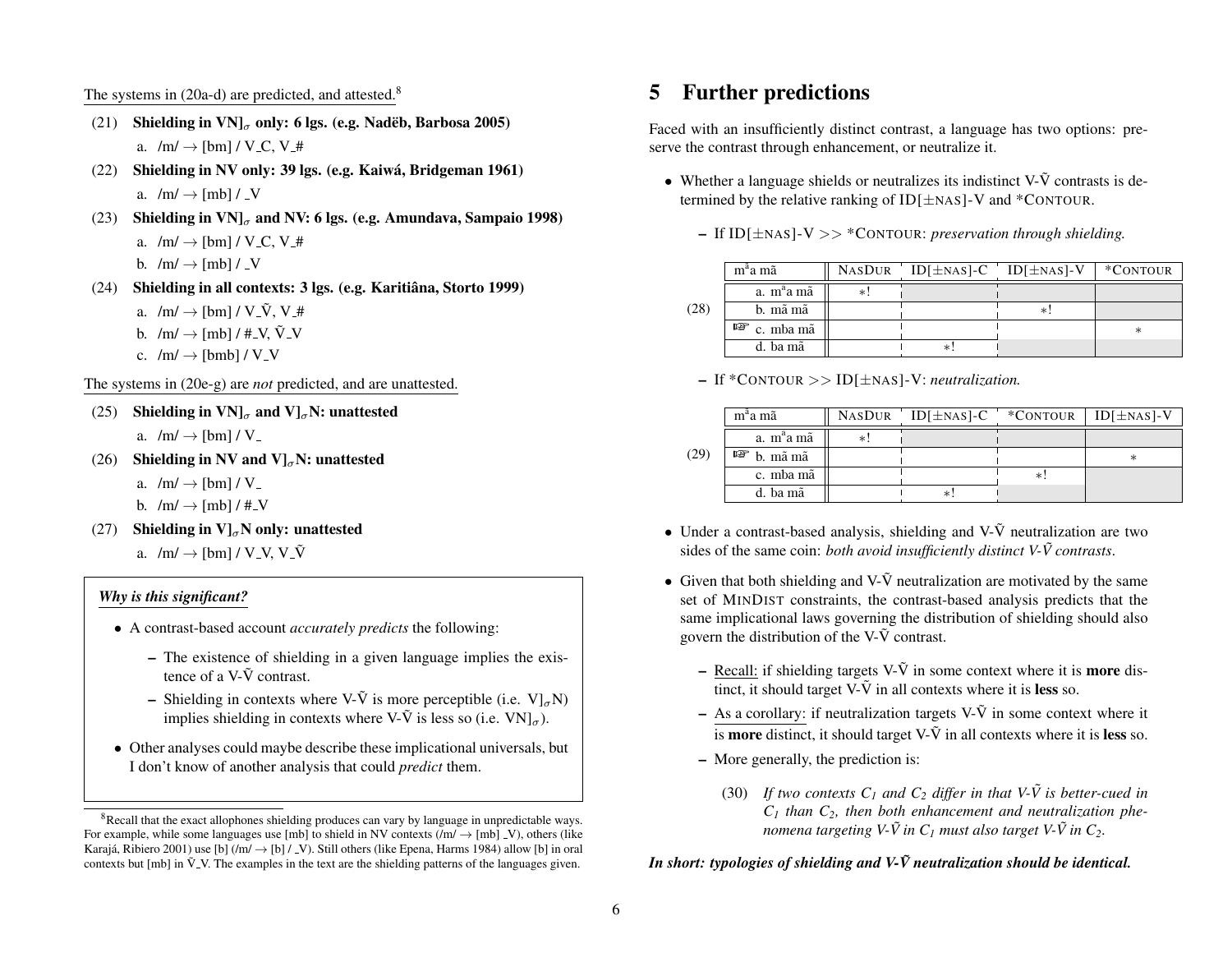## 5.1 Testing the prediction

- To test this prediction, I conducted a second survey.
	- Sample: all descriptions from PL5000 on, in MIT's library (so: languages of the Pacific, Australia, Africa, the Americas, and creoles).
	- 101 languages license contrasts between oral and nasal vowels.
	- In 32, contextual restrictions on the V- $\tilde{V}$  contrast explicitly discussed.
- Results, for the most part, mirror asymmetries in the typology of shielding.

|      |    | V/N <sub>-</sub> V/ <sub>-</sub> N] $_{\sigma}$ | Context of neutralization<br>V/L <sub>a</sub> N | Predicted?     | Attested?      | Example              |
|------|----|-------------------------------------------------|-------------------------------------------------|----------------|----------------|----------------------|
|      | a. |                                                 |                                                 | Yes            | Yes $(19)$     | Vai (Welmers 1976)   |
|      | b. |                                                 |                                                 | Yes            | Yes $(3)$      | Gbeya (Samarin 1966) |
| (31) | c. |                                                 |                                                 | Yes            | Yes $(2)$      | Kiowa (Watkins 1984) |
|      | d. |                                                 |                                                 | Yes            | Yes $(6)$      | Kana (Ikoro 1996)    |
|      | e. |                                                 |                                                 | N <sub>0</sub> | Yes $(2)$      | Tinrin (Osumi 1995)  |
|      | f. |                                                 |                                                 | N <sub>0</sub> | N <sub>o</sub> |                      |
|      | g. |                                                 |                                                 | N <sub>0</sub> | N <sub>o</sub> |                      |

- The two systems in (31) appear to be problematic.
	- V- $\tilde{V}$  contrasts are more distinct in  $V$ <sub> $\sigma$ </sub>N than in NV.
	- No language should neutralize V- $\tilde{V}$  in  $V$ <sub> $\sigma$ </sub>N but not NV.

#### *But these counterexamples are only apparent.*

- There is substantial evidence that Tinrin (Osumi 1995) has, or perhaps at some point had, a process of long-distance regressive nasal harmony.
	- V- $\tilde{V}$  is neutralized preceding nasal vowels (Osumi 1995:24):

*"Nasal vowels can also form sequences, although they are less common. The opposition of nasal and oral vowels is neutralized before a nasal vowel in favor of nasal vowels."*

– Across an approximant ([w], [r∼ɪ], or [f]), vowels almost always agree for nasality. When there are mismatches, they are largely  $\tilde{V}RV<sup>9</sup>$ .

|      |       |       | Mismatch |     |
|------|-------|-------|----------|-----|
|      |       | Match | ŨRV      | VRŨ |
| (32) | #     | 305   | 26       |     |
|      | Total | 305   | 30       |     |

<sup>&</sup>lt;sup>9</sup>The counts in (32) include all relevant forms in the grammar; the counts in (33) are from pp. 1-100. Those transcribed variably (i.e. VRV on one page but VRV on another) have been excluded. ˜

– Across voiceless obstruents, there is a greater rate of mismatches. More consistent application across sonorants is consistent with implicational laws governing the typology of nasal harmony (Walker 2000).

$$
(33) \quad \begin{array}{c|cc}\n & \text{Match} & \text{Mismatch} \\
\hline\n & \text{VTV} & \text{VTV} \\
\hline\n & \text{Total} & \text{43} & \text{18} & 5 \\
\hline\n & 23 & & \\
\end{array}
$$

- The other language with neutralization in both VN contexts is Xârâcùu` (Lynch 2002). Existing data suggests it is amenable to the same analysis.
- Claim:  $V\tilde{V}$  neutralization in these languages is not a reaction to insufficiently distinct contrasts, but a consequence of regressive nasal harmony.
	- Previous work suggests that harmony processes improve perceptibilty of otherwise indistinct contrasts (e.g. Kaun 1995, Walker 2005).
	- $-$  If the analysis of Tinrin and Xârâ cùu presented here is correct, then it must be that some harmony processes are not perceptually motivated.

# 6 Are there alternatives?

#### *Analyzing shielding as contrast preservation makes accurate predictions.*

- Shielding is only attested in languages that license a  $V\tilde{V}$  contrast.
- Shielding where  $V-\tilde{V}$  is more distinct implies shielding where it is less so.
- Identical asymmetries in the typologies of shielding and  $V\tilde{V}$  neutralization.

#### *But could another analysis derive these same results?*

- An alternative analysis of shielding: it's spreading of [-nasal]. But:
	- No link between facts about the inventory (existence of  $V-\tilde{V}$  contrast) and facts about the phonotactics (possibility of shielding).
	- Maybe possible to say "[-nasal] can spread only if [nasal] is contrastive," but this isn't true for [+nasal] (e.g. Capanahua, Safir 1982).
	- No account for contextual asymmetries in the shielding typology and their resemblance to asymmetries in the neutralization typology.
- I don't know what other alternatives would look like.

#### *Conclusions:*

- Narrow point: environmental shielding is contrast preservation.
- Broader point: contrast is an essential part of phonological analysis.